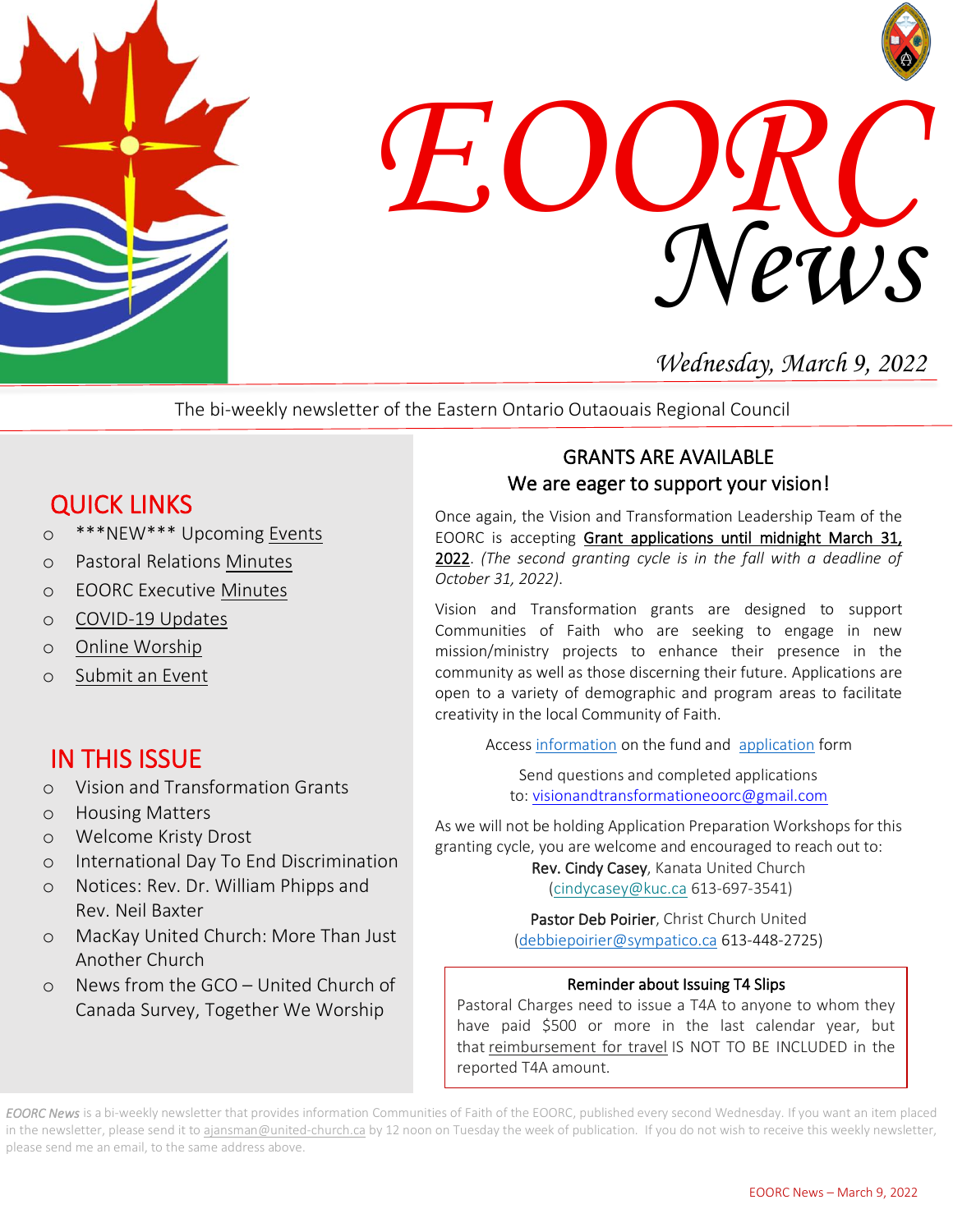

### Launch of the Housing Matters Network

 The Housing Matters Working Team introduced this new network to the attendees at the recent Winter Regional meeting on February 26, 2022.

 Our purpose is to provide opportunities for pastoral charges to share ideas about ways to address housing sustainability in their ministry. A complex topic that covers many challenges, we presented two such projects:<br>experiences

- ecumenical coalition in Carleton Place and provided details about their first project building a 'tiny house' to add living space in a tight housing market. o Rev. David Sherwin, Carleton Place Zion-Memorial United Church, spoke about forming an
- o Luane Doyle presented the 'Surfer Pack Project' which started in Williamstown. The youth of that church saw a way to help their community. They create 'Surfer Packs' for couch surfing youth.

Learn more about each of these projects by viewing our Winter Meeting Presentation HERE.



 The newly launched Housing Matters Network invites you to participate in our first, EOORC wide, conversation about housing. As we all know, housing is a complex interplay of many areas of life – affordable housing, transportation, food sustainability, helping folks stay in their homes, supporting homeless youth, etc.

 We invite you to join us on either Thursday, March 17th (from 7:00 to 8:30pm) OR Wednesday, March 23rd (from 4:30 to 6:00pm) to engage with, be inspired by and share the ways ministry is and can be making a difference in our communities when it comes to Housing Matters!

 [Click here to register for the March 17th \(7:00 - 8:30pm\) session](https://us02web.zoom.us/meeting/register/tZcucumgrTgjHtKGegWLmY5VJwHCi2x6pkfi) 

[Click here to register for the March 23rd \(4:30 - 6:00pm\) session](https://us02web.zoom.us/meeting/register/tZIocuuspzwoHNDepIEusBrdquPe5kxvt4eA)

Please contact Sue Smarkala a[t sue.smarkala@gmail.com](mailto:sue.smarkala@gmail.com) prior to the gathering Want to share information on a project at these discussions?



### Many Gifts, One Spirit

The 2022 Winter Meeting held on February 26<sup>th</sup> was a success. If you attended but haven't yet filled out the evaluation, you still can. If you didn't attend and wish to see some of the presentations, they are available. The evaluation and documents can be found [HERE.](https://eoorc.ca/2022-eoorc-winter-meeting/)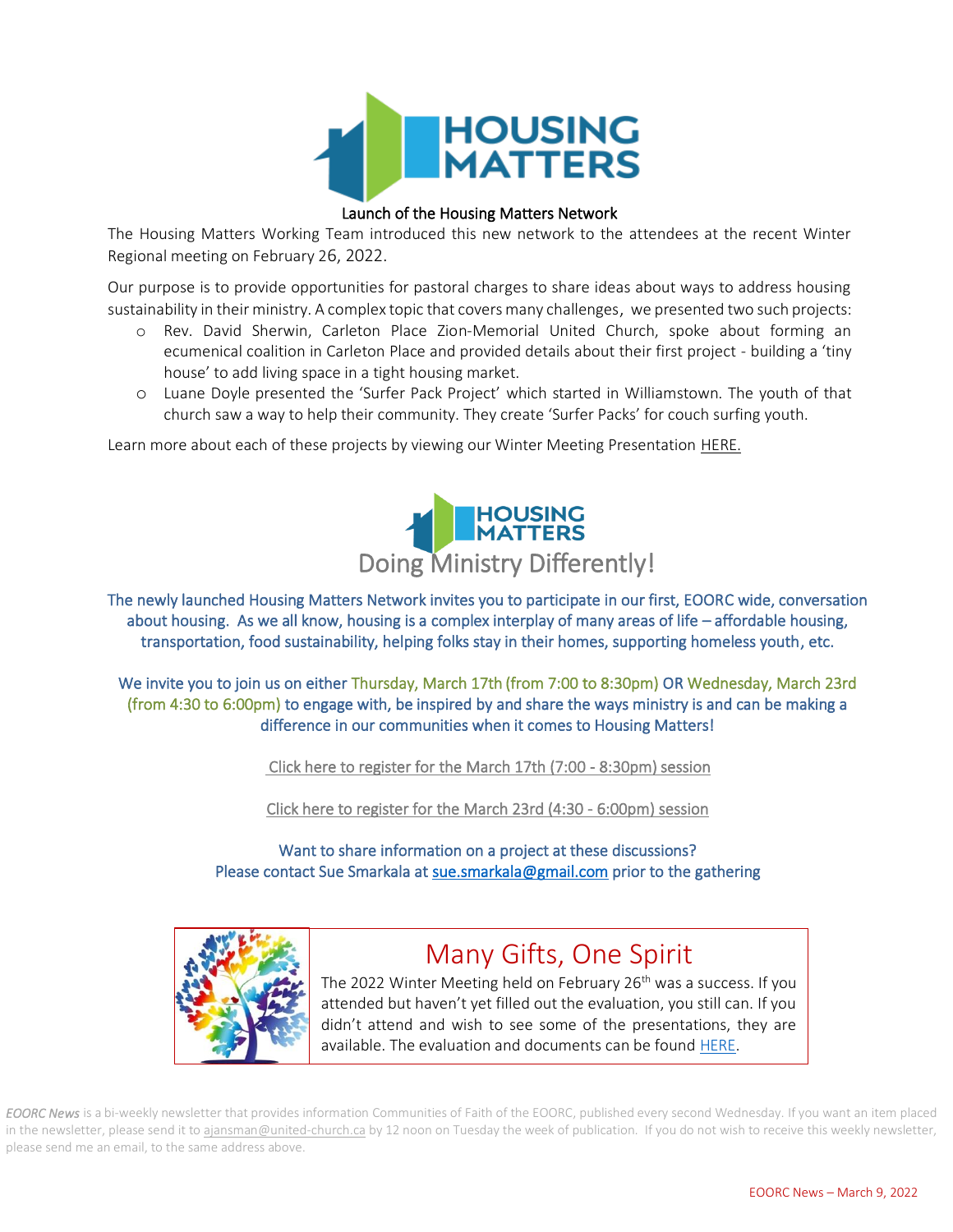#### International Day for the Elimination of Racial Discrimination

Monday March 21, 2022 at 7 p.m.

 Gather to reflect, learn, pray and act for the International Day for the Elimination of Racial Discrimination. Hear from the Anti-racism and Equity Lead, Adele Halliday.

> Questions? Contact: <u>[Alcris Limongi](mailto:alcris@parkdaleunitedchurch.ca)</u> or <u>Jenni Leslie</u>.

> > Zoom link <u>HERE</u>



 Kristy Drost grew up in rural Eastern Ontario. Her first summer job was working at an overnight United Church camp near Ottawa. It was at camp that she discovered her love for the outdoors and working with children. After graduating from Fleming College, Kristy moved to Southwestern<br>Ontario where she met her husband and started a family. Ques the nest 15 years, she has been working in outdoor education and camping including directing a year-round children's camp and designing outdoor experiential learning programs at a private school. Now that Kristy has returned as the Director of Camp Awesome. Kristy's email address is: kristy.drost@gmail.comOntario where she met her husband and started a family. Over the past 15 years, she has been home to Eastern Ontario with her family, she is excited to continue sharing her passion and skills

Welcome Kristy Drost,

Camp Director, Camp Awesome

 $\overline{a}$ 



Rev. Dr. William Phipps The United Church of Canada grieves the death of the Very Rev. Dr. William Phipps, the denomination's 36th Moderator who faithfully served in this role from 1997 to 2000. Rev. Phipps died on March 4, 2022. A fierce champion for economic and ecological justice, Rev. Phipps was originally trained as a lawyer before becoming an ordained minister. Ful[l obituary.](https://united-church.ca/news/mourning-death-very-reverend-bill-phipps)



Rev. Neil Baxter

It is with sadness that we share the news of the death of Rev. Neil Baxter. Ordained in 1972, Rev. Baxter served the United Church in Cumberland, Kenmore, Manotick and Russell. Funeral services will be held on Thursday, March 10<sup>th</sup> at the Rockland United Church. Visitation will be at the Rockland United Church beginning at 10am, followed by a celebration of his life at 12 Noon. Condolences may be left on the website of the Theo [Brunet](https://www.brunetfuneralhome.ca/index.php) & Sons [Funeral](https://www.brunetfuneralhome.ca/index.php) Home.